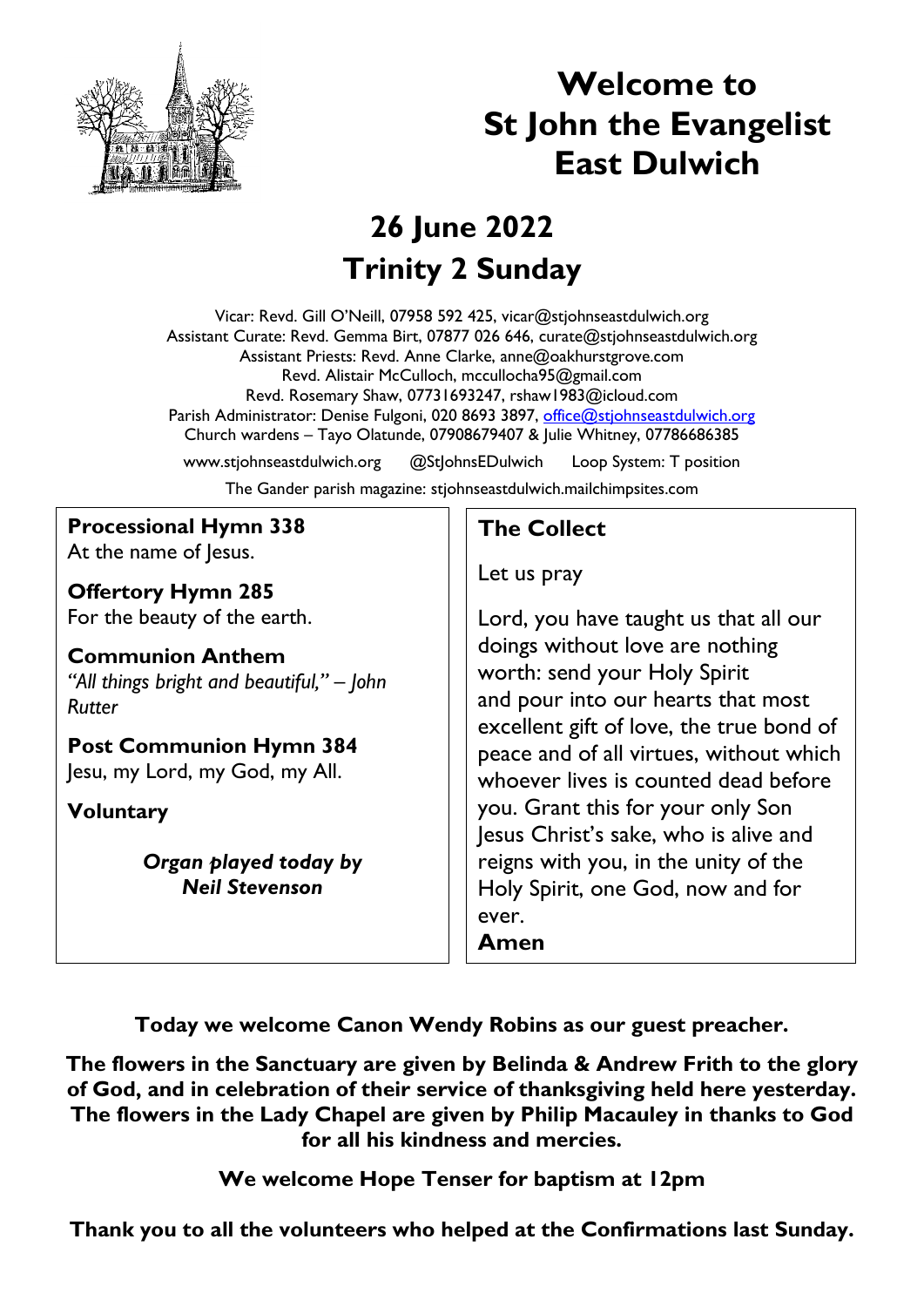### **First Reading from 1 Kings 19.15–16,19–21**

Then the Lord said to him, 'Go, return on your way to the wilderness of Damascus; when you arrive, you shall anoint Hazael as king over Aram. Also you shall anoint Jehu son of Nimshi as king over Israel; and you shall anoint Elisha son of Shaphat of Abel-meholah as prophet in your place.

So he set out from there, and found Elisha son of Shaphat, who was ploughing. There were twelve yoke of oxen ahead of him, and he was with the twelfth. Elijah passed by him and threw his mantle over him. He left the oxen, ran after Elijah, and said, 'Let me kiss my father and my mother, and then I will follow you.' Then Elijah said to him, 'Go back again; for what have I done to you?' He returned from following him, took the yoke of oxen, and slaughtered them; using the equipment from the oxen, he boiled their flesh, and gave it to the people, and they ate. Then he set out and followed Elijah, and became his servant.

This is the Word of the Lord. **Thanks be to God.**

#### **Psalm 16 R:/ O Lord, you are my portion and my cup.**

#### **Second Reading from Galatians 5.1,13–25**

For freedom Christ has set us free. Stand firm, therefore, and do not submit again to a yoke of slavery. For you were called to freedom, brothers and sisters; only do not use your freedom as an opportunity for self-indulgence, but through love become slaves to one another. For the whole law is summed up in a single commandment, 'You shall love your neighbour as yourself.' If, however, you bite and devour one another, take care that you are not consumed by one another.

Live by the Spirit, I say, and do not gratify the desires of the flesh. For what the flesh desires is opposed to the Spirit, and what the Spirit desires is opposed to the flesh; for these are opposed to each other, to prevent you from doing what you want. But if you are led by the Spirit, you are not subject to the law. Now the works of the flesh are obvious: fornication, impurity, licentiousness, idolatry, sorcery, enmities, strife, jealousy, anger, quarrels, dissensions, factions, envy, drunkenness, carousing, and things like these. I am warning you, as I warned you before: those who do such things will not inherit the kingdom of God.

By contrast, the fruit of the Spirit is love, joy, peace, patience, kindness, generosity, faithfulness, gentleness, and self-control. There is no law against such things. And those who belong to Christ Jesus have crucified the flesh with its passions and desires. If we live by the Spirit, let us also be guided by the Spirit.

This is the Word of the Lord. **Thanks be to God.**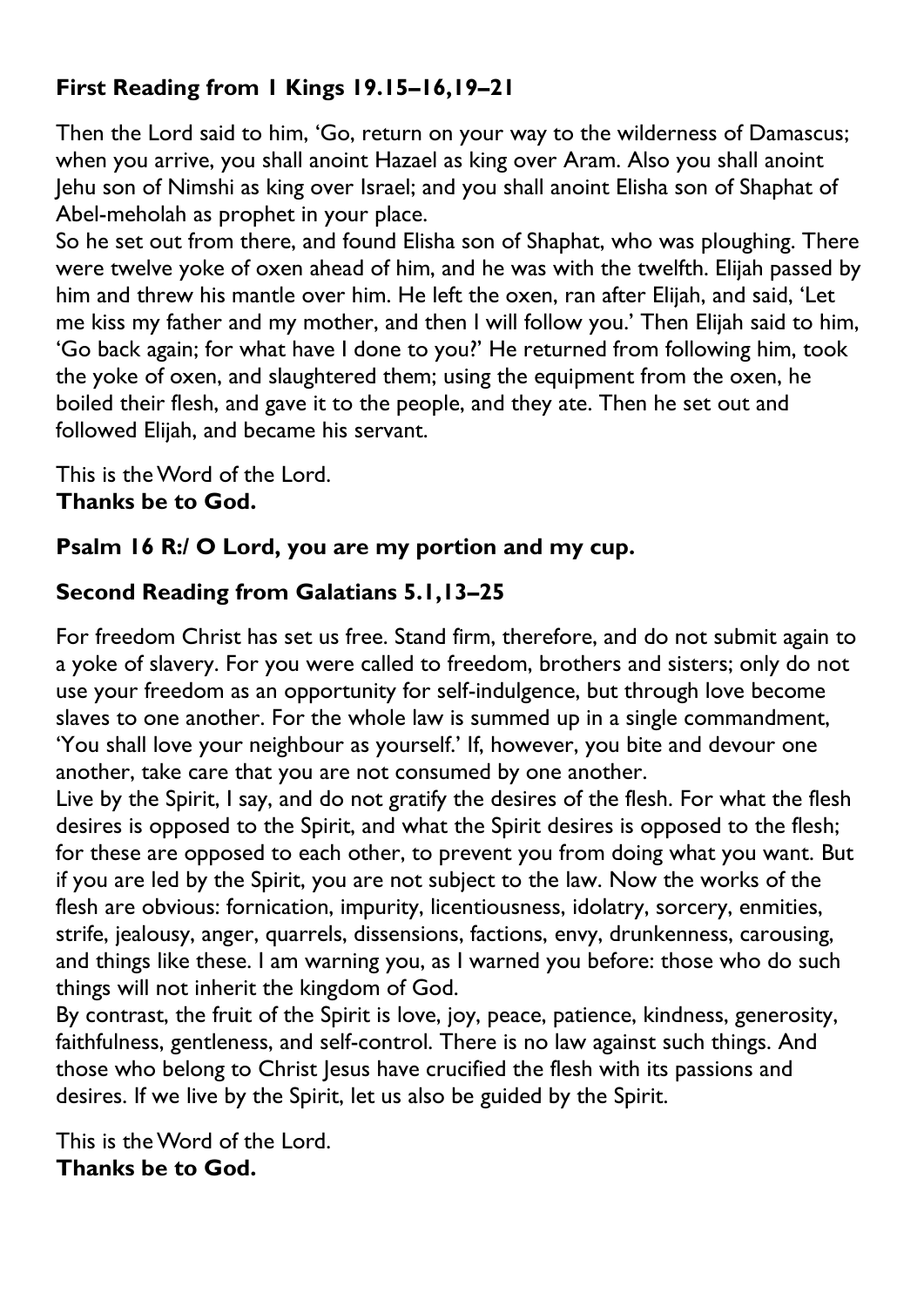#### **Hear the Gospel of our Lord Jesus Christ according to Luke 9.51–62**

When the days drew near for him to be taken up, he set his face to go to Jerusalem. And he sent messengers ahead of him. On their way they entered a village of the Samaritans to make ready for him; but they did not receive him, because his face was set towards Jerusalem. When his disciples James and John saw it, they said, 'Lord, do you want us to command fire to come down from heaven and consume them?'But he turned and rebuked them. Then they went on to another village.

As they were going along the road, someone said to him, 'I will follow you wherever you go.' And Jesus said to him, 'Foxes have holes, and birds of the air have nests; but the Son of Man has nowhere to lay his head.' To another he said, 'Follow me.' But he said, 'Lord, first let me go and bury my father.' But Jesus said to him, 'Let the dead bury their own dead; but as for you, go and proclaim the kingdom of God.' Another said, 'I will follow you, Lord; but let me first say farewell to those at my home.' Jesus said to him, 'No one who puts a hand to the plough and looks back is fit for the kingdom of God.'

This is the Gospel of the Lord. **Praise to you, O Christ**

#### **Notices**

**Covid measures at St John's** – face coverings are recommended and hand sanitiser is available for you to use. We are still trying to maintain some social distancing to protect those most vulnerable in our community. Thank you for helping us in this endeavour.

**Next Sunday 3 July** Revd Gemma Birt will celebrate the Mass for the first time. We will welcome a guest preacher, Revd Dr Matthew Cheung of Salisbury, Assistant Chaplain of Worcester College, Oxford, Lecturer in Music and National Liturgy and Music Adviser to the Church of England. After the service you are invited to stay for a glass of something bubbly, and refreshments. We are looking forward to sharing this significant moment with Gemma and her family. Do join us.

**Please note –** Our Parish Administrator, Denise Fulgoni will be on annual leave from 28 June to 12 July and the office will be closed. If you have anything urgent that is needed during this time please contact Revd's Gill or Gemma.

**Goose Green Coffee Morning –** Do join us, all welcome for coffee, cake and chat every Wednesday morning from 11 until 12:30. And if you would like to help at coffee morning on a regular or ad hoc basis, please speak to or email Sue O'Neill (sue.oneill0826@gmail.com), Christine Camplin (christine.bannan@virgin.net) or Jane Hawkins. Your help would be greatly appreciated to keep up with our increasing visitor numbers.